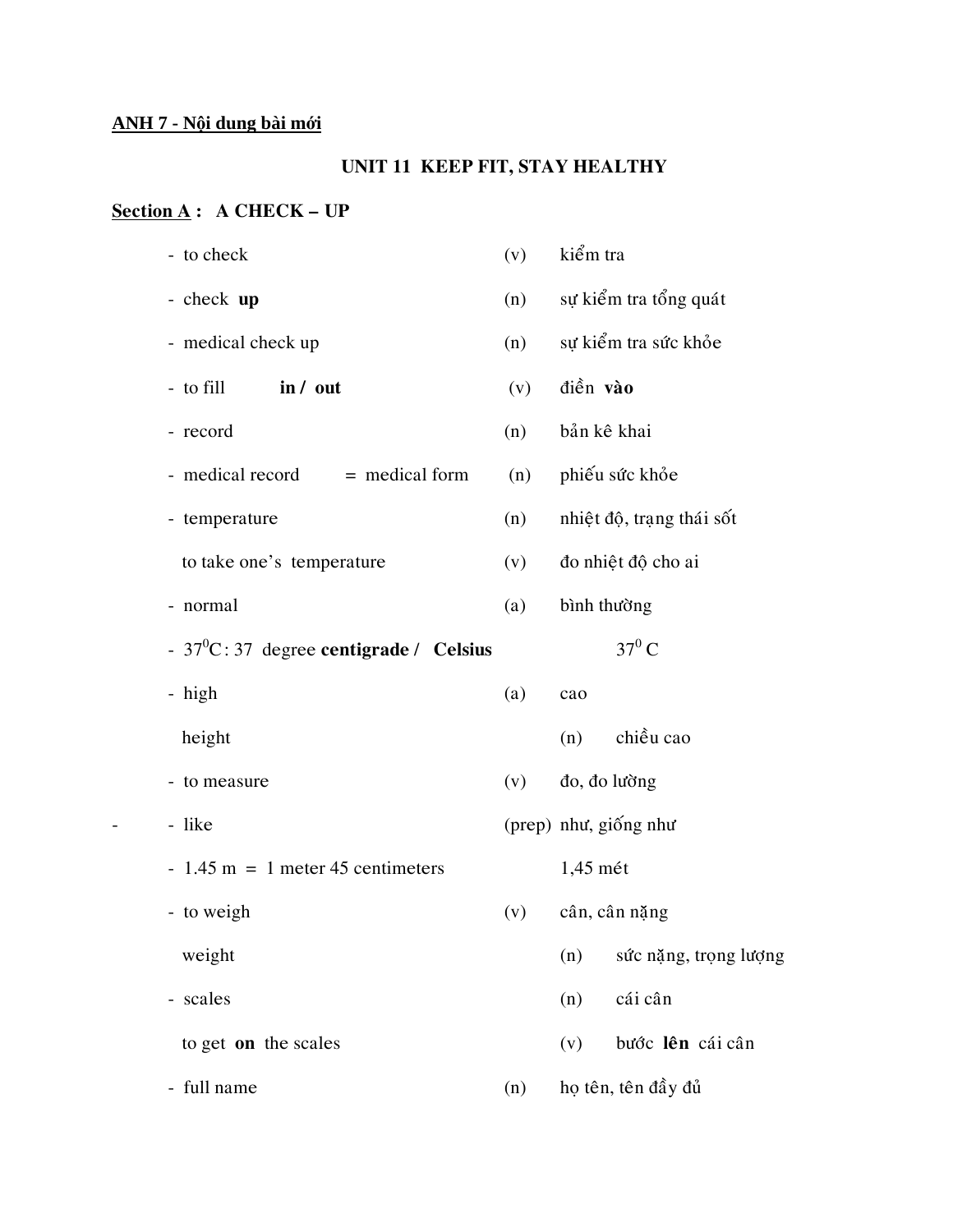| First name $=$ forename            |               | (n) | tên                                    |
|------------------------------------|---------------|-----|----------------------------------------|
| Last name $=$ family name, surname |               |     | (n)<br>ho                              |
| - age                              |               | (n) | tuổi                                   |
| - male                             |               | (n) | giới tính nam                          |
| female                             |               | (n) | giới tính nữ                           |
| - to keep<br>kept                  | kept          | (v) | giữ                                    |
| to get                             | got<br>got    | (v) | có được, nhận được, tính, mua, đưa cho |
| left<br>to leave                   | left          | (v) | rời khỏi                               |
| to take                            | taken<br>took | (v) | lấy, cầm                               |
| to think<br>thought                | thought       | (v) | nghĩ, suy nghĩ                         |

#### **REMEMBER :**

**1/ Hỏi trọng lượng :**

**How heavy** are you ?

- $\rightarrow$  What **is your weight** ?

How heavy is he/ she ?

- $\rightarrow$  What **is his / her weight** ?

**2/ Should = Ought to + Vo : nên**

## **Shouldn't = Ought not to + Vo : Không nên**

Ex : You **should** go to bed early every day.

-- You **ought to** go to bed early every day.

He **shoudn't** eat too much candies.

**- → He ought not to** eat too much candies.

## **SECTION B : WHAT WAS WRONG WITH YOU ?**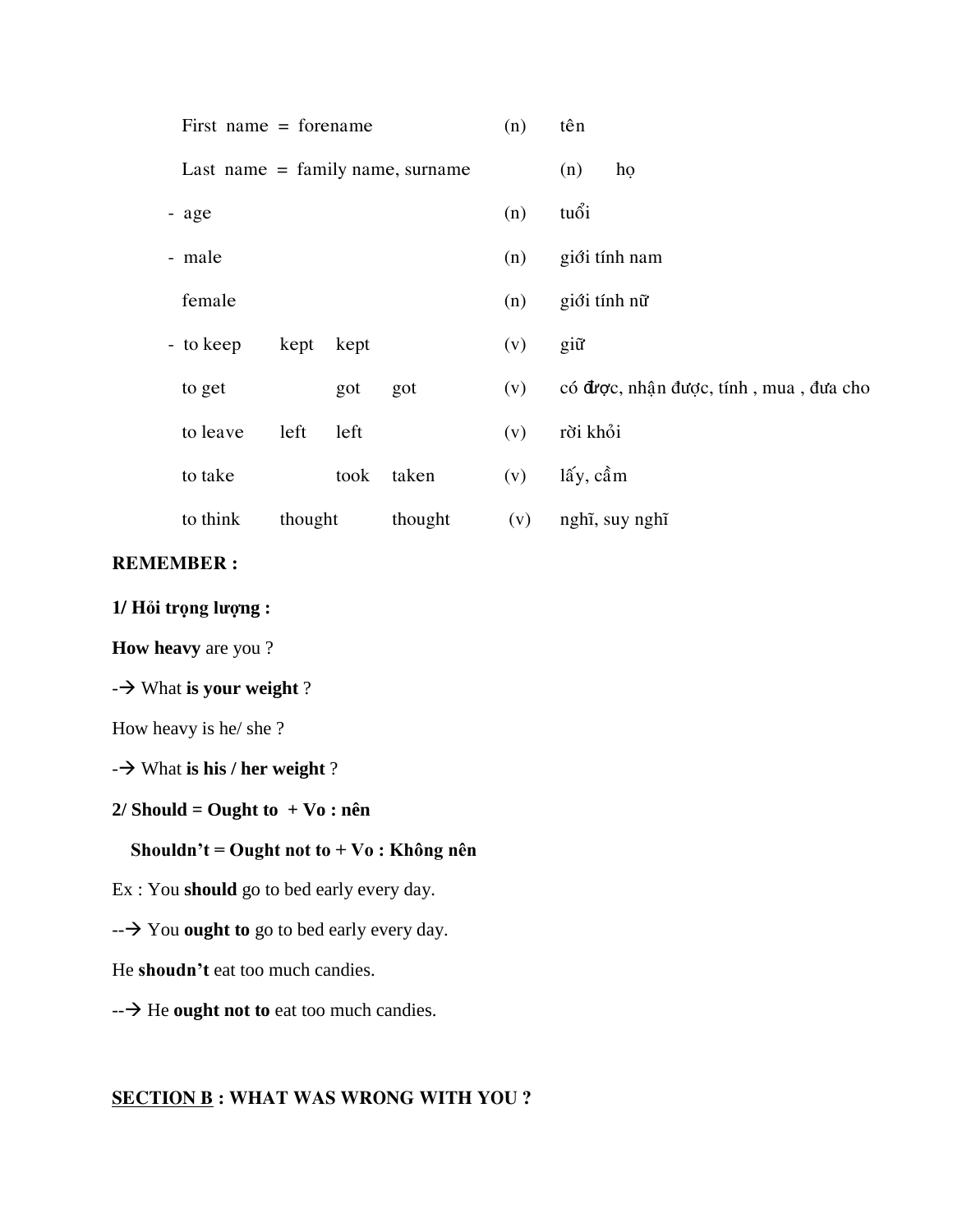|                                                 |     | Chuyện gì xảy ra với bạn?        |
|-------------------------------------------------|-----|----------------------------------|
| = What is $\underline{\text{wrong}}$ with you ? |     |                                  |
| What happens to<br>you?                         |     |                                  |
| $-$ sick $=$ ill                                | (a) | đau ốm, bị bệnh                  |
| $sickness = ilness$                             | (n) | sự đau ốm, căn bệnh              |
| - sick note                                     | (n) | giấy xin phép nghỉ ốm            |
| - a cold                                        | (n) | cảm lạnh                         |
| $-$ flu = influenza                             | (n) | bệnh cúm                         |
| - head                                          | (n) | cái đầu                          |
| headache                                        | (n) | nhức đầu                         |
| - tooth- teeth                                  | (n) | 1 cái răng - những cái răng      |
| toothache                                       | (n) | đau răng                         |
| - stomach                                       | (n) | dạ dày                           |
| stomachache                                     | (n) | đau dạ dày, đau bụng             |
| - sore<br>eye                                   | (n) | đau mắt                          |
| throat                                          | (n) | họng                             |
| - to have $+$ tên bệnh                          | (v) | mắc bệnh                         |
| ex.: I have a cold                              |     | Tôi mắc bệnh cảm lạnh            |
| He has a headache                               |     | Anh ấy mắc bệnh như đầu          |
| She had a stomachache                           |     | Cô ấy đã bị đau bụng             |
| - disease                                       | (n) | bệnh                             |
| - inside                                        |     | $(adv)$ $\delta$ / vào bên trong |
| - virus                                         | (n) | vi rút, bệnh nhiểm vi rút        |
|                                                 |     |                                  |

|            | (a) đau ốm, bị bệnh              |  |  |
|------------|----------------------------------|--|--|
| (n)        | sự đau ốm, căn bệnh              |  |  |
| (n)        | giấy xin phép nghỉ ốm            |  |  |
| (n)        | cảm lạnh                         |  |  |
| (n)        | bệnh cúm                         |  |  |
| (n)        | cái đầu                          |  |  |
| (n)        | nhức đầu                         |  |  |
| (n)        | 1 cái răng - những cái răng      |  |  |
| (n)        | đau răng                         |  |  |
| (n)        | da dày                           |  |  |
| (n)        | đau dạ dày, đau bụng             |  |  |
| (n)        | đau mắt                          |  |  |
| (n)        | họng                             |  |  |
| (v)        | mắc bệnh                         |  |  |
|            | Tôi mắc bệnh cảm lạnh            |  |  |
|            | Anh ấy mắc bệnh nhưc đầu         |  |  |
|            | Cô ấy đã bị đau bụng             |  |  |
| $(n)$ bệnh |                                  |  |  |
|            | $(adv)$ $\delta$ / vào bên trong |  |  |
|            | $(n)$ vi rút, bệnh nhiểm vi rút  |  |  |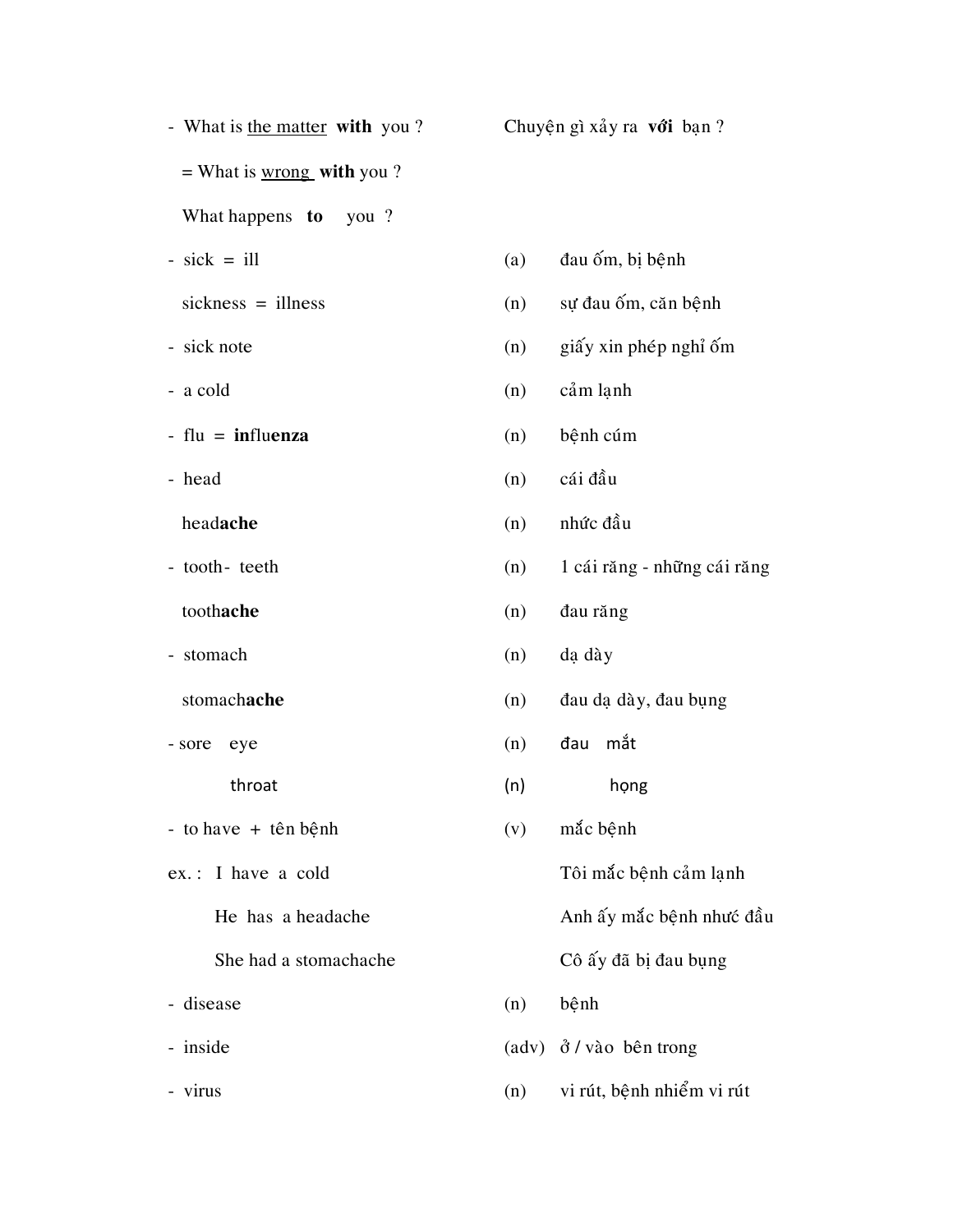| - absent                     | $\neq$ present | (n)        | vắng mặt $\neq$ có mặt                    |
|------------------------------|----------------|------------|-------------------------------------------|
| - semester                   |                | (n)        | học kỳ                                    |
| - due to                     |                | (a)        | vì, do bởi, tại.                          |
| - common                     |                | (a)        | thông thường                              |
| common cold                  |                | (n)        | cảm lạnh thông thường                     |
| - to call                    |                | (v)        | goi                                       |
| - millions of                |                | hàng triệu |                                           |
| - to know                    | knew known     | (v)        | biết                                      |
| - to catch                   | caught caught  | (v)        | mắc phải                                  |
| - symptom                    |                | (n)        | triệu chứng                               |
| - runny nose                 |                | (n)        | sổ mũi nước                               |
| - fever                      |                | (n)        | sốt                                       |
| - slight                     |                | (a)        | nhẹ, sơ sài                               |
| slight fever                 |                | (n)        | sốt nhẹ                                   |
| - to cough                   |                | (v)        | ho                                        |
| - to sneeze                  |                | (v)        | hắt hơi                                   |
| - pleasant $\neq$ unpleasant |                | (a)        | vui thích $\neq$ khó chịu                 |
| - nobody                     |                |            | (pron) không người nào                    |
| - to cure                    |                | (v)        | chữa, điều trị (bệnh)                     |
| cure                         |                | (n)        | cách chữa bệnh, phương thuốc, sự điều trị |
| - drugstore                  |                | (n)        | hiệu thuốc                                |
| - medicine                   |                | (n)        | thuốc uống                                |
| - to relieve                 |                | (v)        | làm giảm bớt, làm dịu                     |
|                              |                |            |                                           |